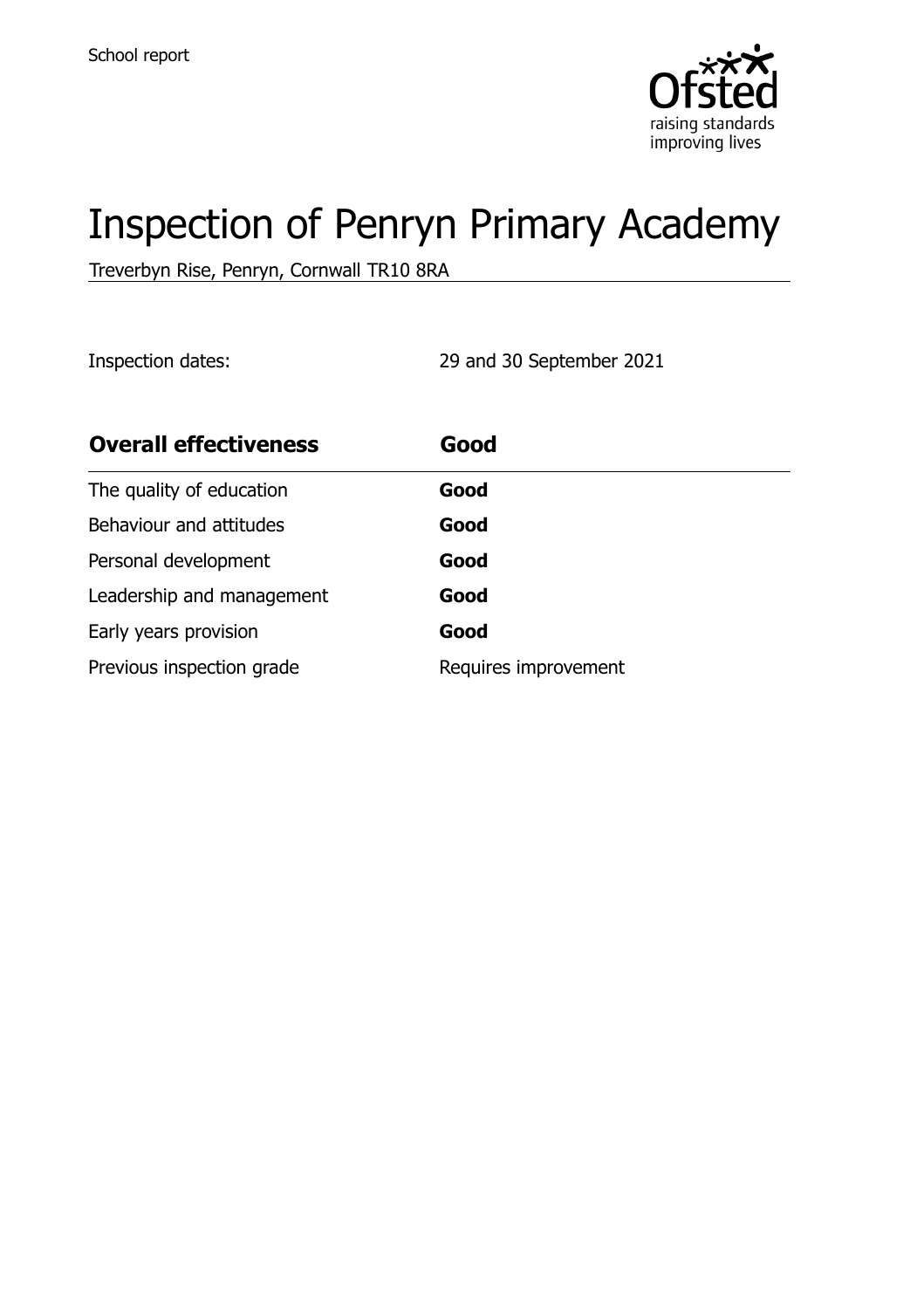

# **What is it like to attend this school?**

Penryn Primary Academy is a caring, ambitious, and inclusive school. Staff value pupils and have high aspirations for them, particularly pupils with special educational needs and/or disabilities (SEND). One pupil, whose opinion reflects the view of many, told inspectors: 'staff help us make better versions of ourselves.'

Leaders invest in the staff. They provide high-quality training and coaching. Pupils are the beneficiaries of this work. Teachers bring the school's curriculum to life, helping pupils to know and remember more.

Leaders take the time to get to know the pupils and their families well. They use what they learn to provide the right support. Pupils are safe and well cared for.

Pupils behave well. They enjoy coming to school and learning. In the rare event that low-level disruption occurs, staff deal with it quickly. Pupils enjoy their lessons and demonstrate positive attitudes. They are courteous and polite, respecting each other's views, even if different from their own. They are adamant that bullying does not occur.

Pupils love the range of extra-curricular activities on offer, including swimming, forest school, art, and sports clubs. They strongly believe that after-school clubs are an essential part of school life.

#### **What does the school do well and what does it need to do better?**

School and trust leaders have improved the school in many respects. They know what the school does well and what they still need to work on. Every member of staff has played their part in improving the school. An impressive team of senior and middle leaders have brought about improvement, while at the same time looking after the workload and well-being of their staff.

Leaders have prioritised early reading and mathematics. They recognise that without this, pupils would find it hard to access the rest of the school's curriculum. They have embedded a consistent approach to teaching reading and mathematics across the school, starting in the early years. In mathematics, support staff play a vital role in checking how well pupils are getting on in lessons. Teachers use this information to adapt the curriculum to meet pupils' needs.

Staff follow the phonics programme consistently. Phonics is an enjoyable and everpresent feature of the school day, from the first day of the Reception Year. Staff provide reading books that contain sounds that pupils know. This means that pupils feel successful when they practise their reading. Staff keep a close eye on pupils' learning, providing extra support for those that need it. This helps everyone to keep up. As a result, pupils read with increasing accuracy and fluency.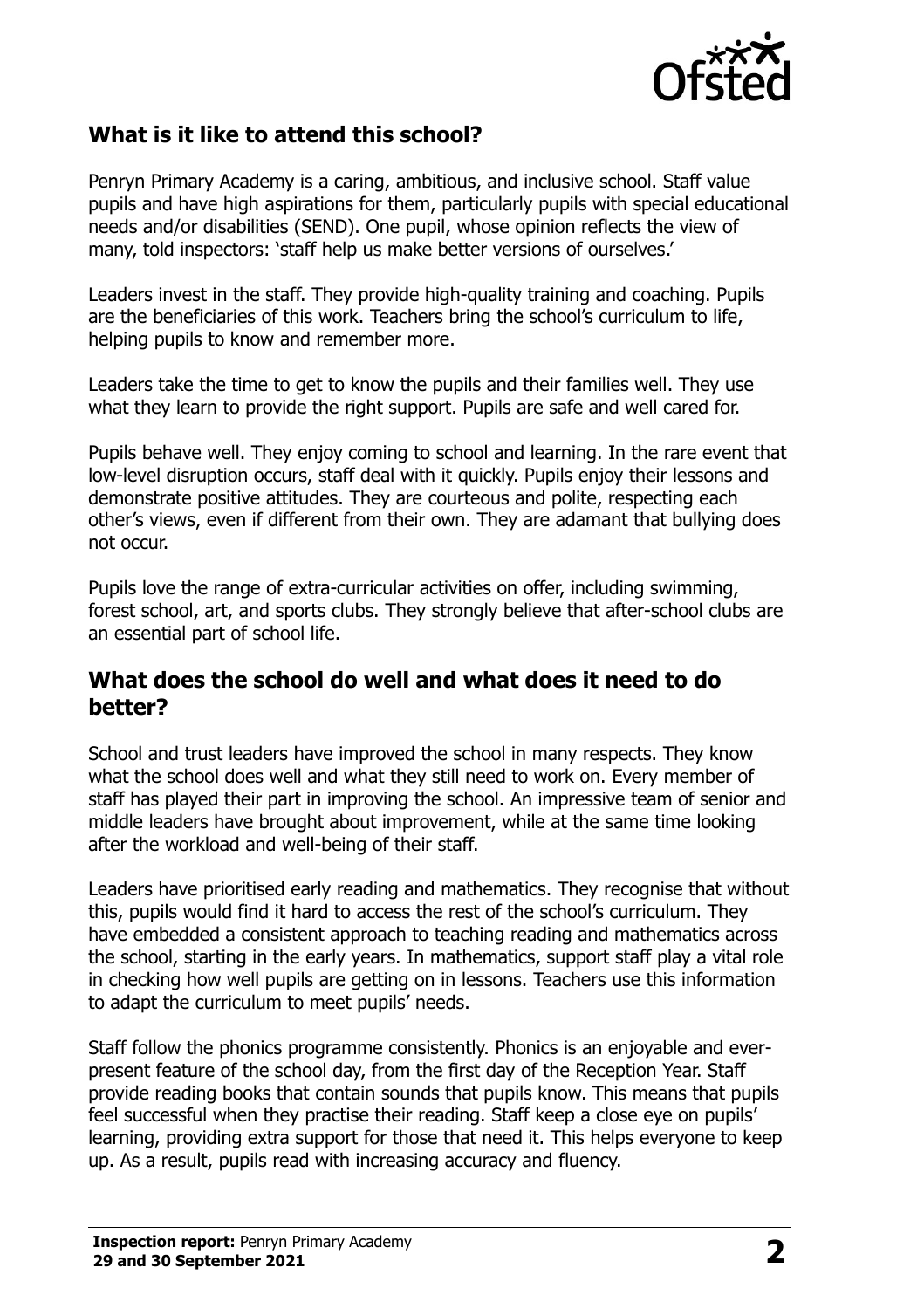

Curriculum plans in other subjects are ambitious with clear curriculum goals. However, it is not always clear exactly how pupils will achieve these goals. Pupils remember much of what they have learned, but there are gaps in their knowledge. Leaders acknowledge the need to make curriculum expectations clearer in some subjects, so staff know precisely what to teach and when.

This is a truly inclusive school. Staff skilfully adapt the curriculum to meet the wideranging needs of pupils. The special educational needs coordinator works closely with staff and parents to set ambitious targets for pupils. Staff know these targets well and review them regularly to ensure they remain relevant and challenging. Pupils become increasingly independent. Pupils with SEND, including pupils in the specially resourced provision, build on what they know, making strong progress through the curriculum.

Children in the early years get off to a flying start, including in the new provision for two-year-olds. Staff prioritise communication and language, and physical development. The children can communicate and follow instructions well. For example, when forming plasticine into different shapes, children have the confidence to ask adults for the moulds they would like to use. Children in the Reception Year settle quickly. They know the routines and expectations and follow them well.

Pupils' behaviour is a strength of the school, and it continues to improve. Leaders track pupils' attendance closely. They provide support and intervention for pupils whose attendance falls below the school's expectations. Despite these improvements, disadvantaged pupils and pupils with SEND continue to attend school less well than their peers.

Pupils are responsible and tolerant. They are keen to better understand people with different beliefs to their own. Those who sit on the school council seek to make the school a better place. Pupils learn how to take responsibility for themselves, for example by leading healthy lifestyles.

### **Safeguarding**

The arrangements for safeguarding are effective.

Leaders ensure staff have the necessary pre-employment checks before they begin working at the school.

Staff have the training they need to fulfil their safeguarding responsibilities well. They know what to do if they have a concern about a pupil's welfare. They record these concerns diligently. Staff are made aware of the action leaders have taken in response.

Leaders keep detailed records of concerns, reviewing them regularly. They take timely and appropriate action to keep pupils safe. Leaders support families when they need it most, signposting parents to services which may help them.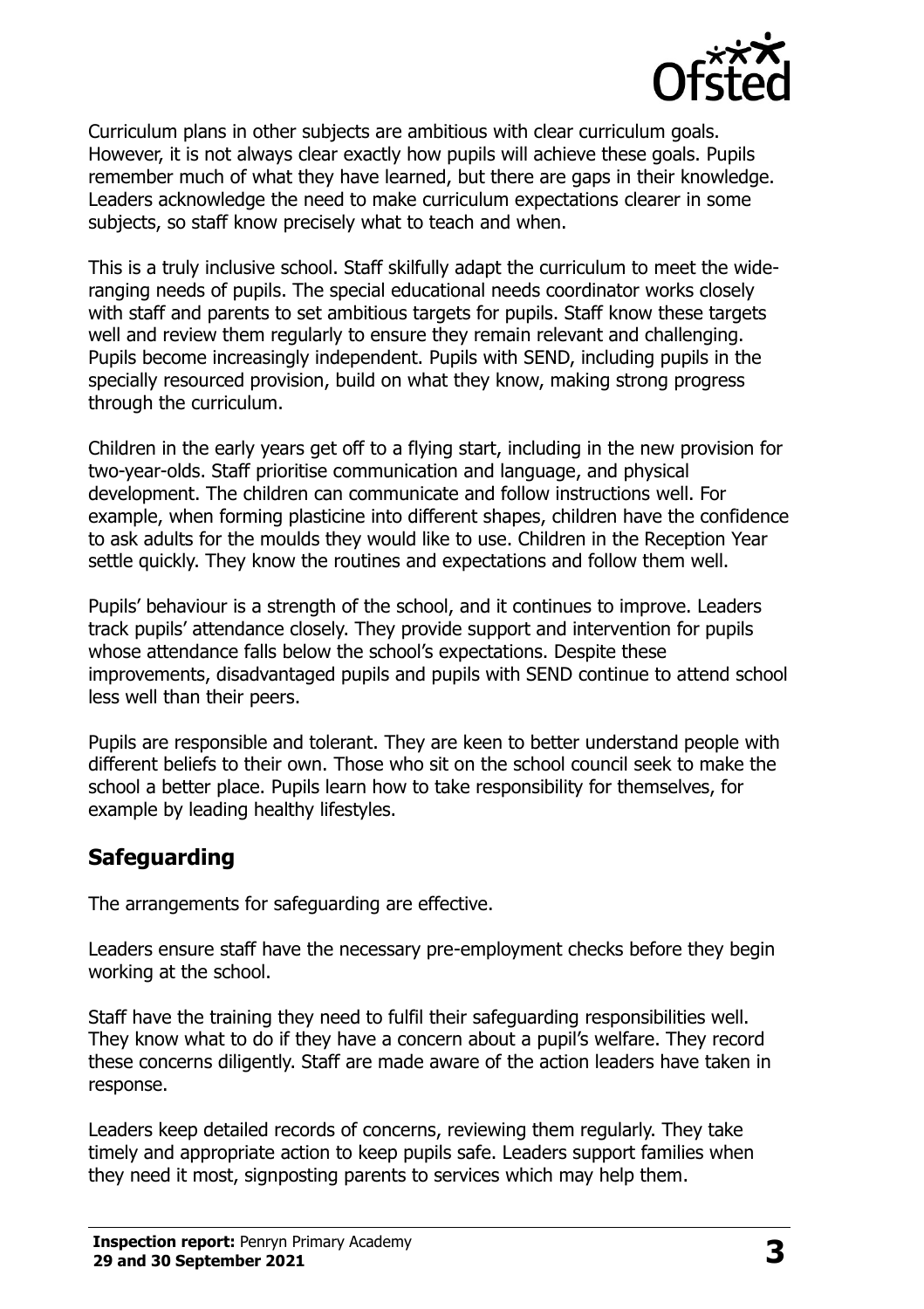

# **What does the school need to do to improve?**

#### **(Information for the school and appropriate authority)**

- $\blacksquare$  In some subjects, leaders have not set out the detail of the knowledge pupils need to learn in order to achieve their ambitious curriculum aims. This means that sometimes, pupils do not gain key knowledge that they need to build on. Leaders should make clear the knowledge that pupils need, to achieve the long-term curriculum goals in each subject.
- **Pupils' attendance has improved in recent years. Disadvantaged pupils and pupils** with SEND attend less well than their peers. Leaders need to continue their work with pupils and their families to further improve attendance for these groups of pupils.

### **How can I feed back my views?**

You can use [Ofsted Parent View](http://parentview.ofsted.gov.uk/) to give Ofsted your opinion on your child's school, or to find out what other parents and carers think. We use information from Ofsted Parent View when deciding which schools to inspect, when to inspect them and as part of their inspection.

The Department for Education has further [guidance](http://www.gov.uk/complain-about-school) on how to complain about a school.

If you are the school and you are not happy with the inspection or the report, you can [complain to Ofsted.](http://www.gov.uk/complain-ofsted-report)

# **Further information**

You can search for [published performance information](http://www.compare-school-performance.service.gov.uk/) about the school.

In the report, '[disadvantaged pupils](http://www.gov.uk/guidance/pupil-premium-information-for-schools-and-alternative-provision-settings)' refers to those pupils who attract government pupil premium funding: pupils claiming free school meals at any point in the last six years and pupils in care or who left care through adoption or another formal route.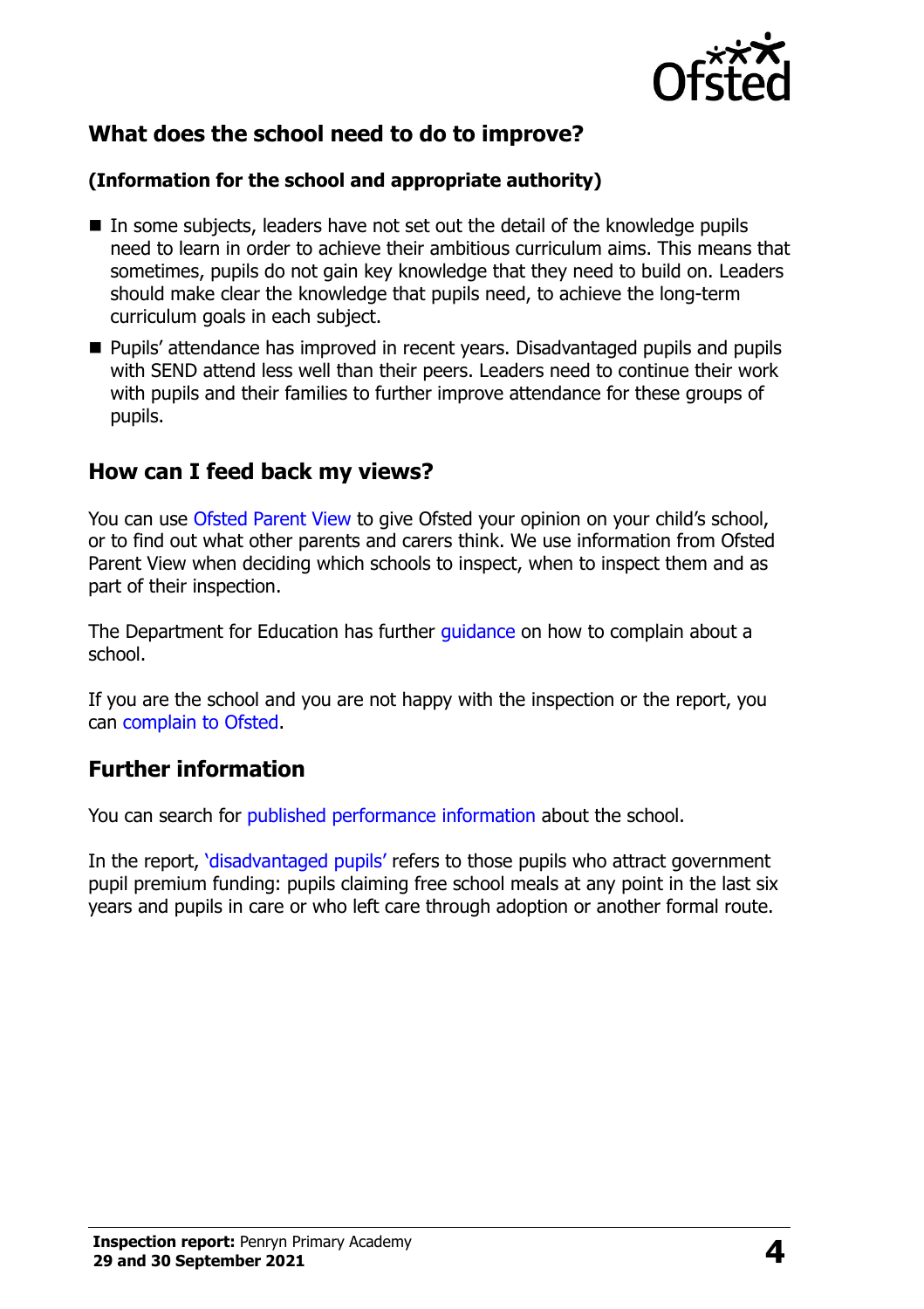

# **School details**

| Unique reference number             | 139073                                                                |  |
|-------------------------------------|-----------------------------------------------------------------------|--|
| <b>Local authority</b>              | Cornwall                                                              |  |
| <b>Inspection number</b>            | 10200948                                                              |  |
| <b>Type of school</b>               | Primary                                                               |  |
| <b>School category</b>              | Academy converter                                                     |  |
| Age range of pupils                 | 2 to 11                                                               |  |
| <b>Gender of pupils</b>             | Mixed                                                                 |  |
| Number of pupils on the school roll | 380                                                                   |  |
| <b>Appropriate authority</b>        | Board of trustees                                                     |  |
| <b>Chair of trust</b>               | Penny Shilston                                                        |  |
| <b>Headteacher</b>                  | James Hitchens                                                        |  |
| Website                             | www.penrynprimary.org                                                 |  |
| Date of previous inspection         | 15 and 16 November 2017, under<br>section 5 of the Education Act 2005 |  |

# **Information about this school**

- The school has provision for two-year-olds.
- There is a specially resourced provision for pupils with an education, health and care plan. The provision supports pupils with communication and interaction needs, and sensory and/or physical needs.
- The school uses one registered alternative provider.

# **Information about this inspection**

- The inspectors carried out this inspection under section 5 of the Education Act 2005.
- This was the first routine inspection the school received since the COVID-19 (coronavirus) pandemic began. Inspectors discussed the impact of the pandemic with school leaders and have taken that into account in their evaluation.
- Inspectors carried out deep dives in these subjects: early reading, mathematics, geography, and physical education. For each deep dive, inspectors met with subject leaders, looked at curriculum plans, visited a sample of lessons, spoke to teachers, spoke to some pupils about their learning and looked at samples of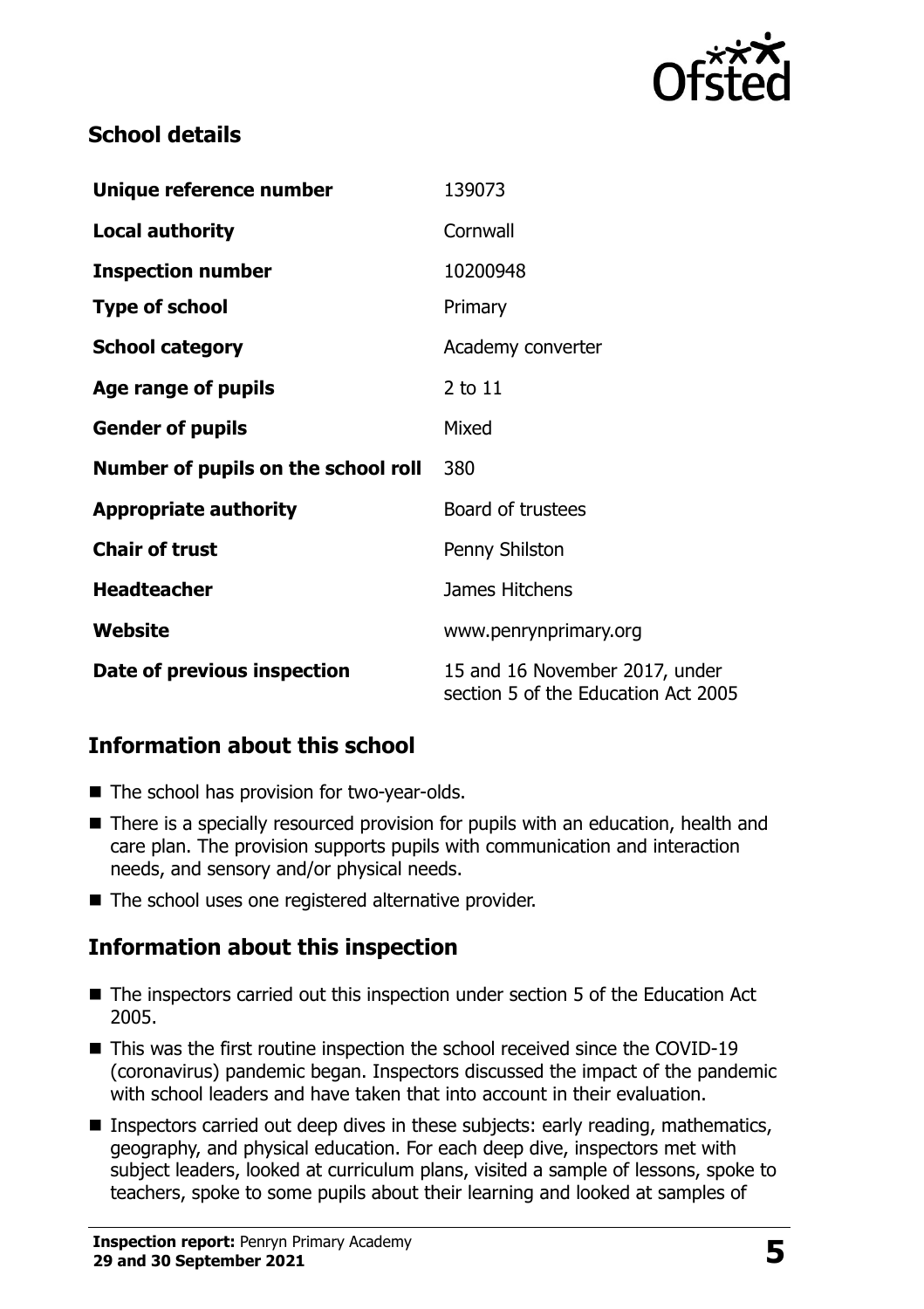

pupils' work. Inspectors also looked at curriculum plans and spoke to leaders about some other subjects.

- The lead inspector met with leaders to discuss how they keep pupils safe in school. He considered staff training, records of concerns, work with external agencies and the school's recruitment process. Inspectors also spoke with staff and pupils throughout the inspection.
- The lead inspector considered responses to the pupil survey and staff survey. The lead inspector also considered 52 responses to Ofsted Parent View, including freetext responses.

#### **Inspection team**

| Nathan Kemp, lead inspector | Her Majesty's Inspector |
|-----------------------------|-------------------------|
| Richard Light               | Ofsted Inspector        |
| Donna Briggs                | Her Majesty's Inspector |